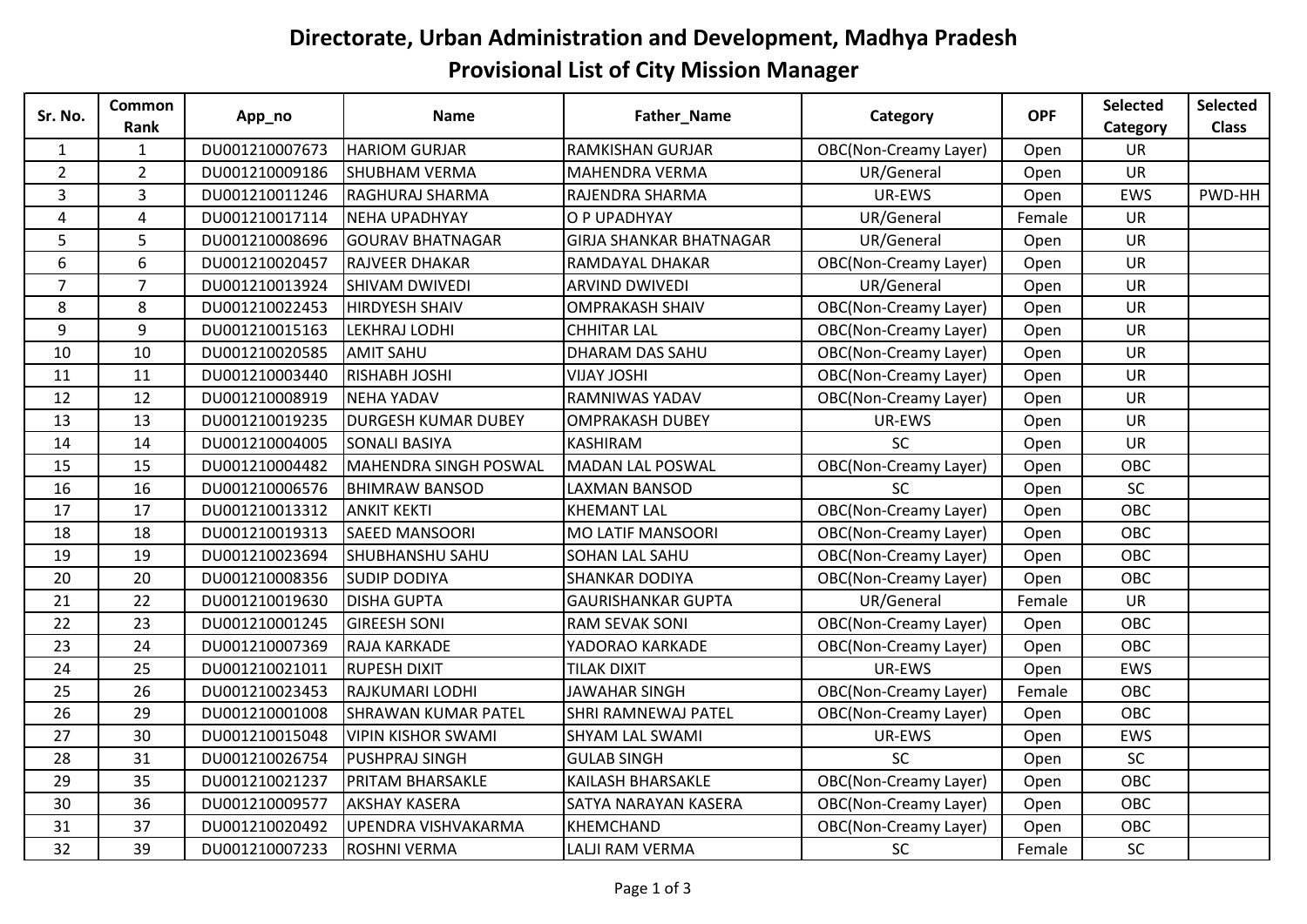## **Directorate, Urban Administration and Development, Madhya Pradesh Provisional List of City Mission Manager**

| Sr. No. | Common<br>Rank | App_no         | <b>Name</b>                  | Father_Name                  | Category                     | <b>OPF</b> | Selected   | Selected     |
|---------|----------------|----------------|------------------------------|------------------------------|------------------------------|------------|------------|--------------|
|         |                |                |                              |                              |                              |            | Category   | <b>Class</b> |
| 33      | 40             | DU001210000999 | <b>RISHABH SAHU</b>          | <b>RAMESH SAHU</b>           | <b>OBC(Non-Creamy Layer)</b> | Open       | OBC        |              |
| 34      | 41             | DU001210022209 | <b>REETA CHATURVEDI</b>      | <b>AMIT CHATURVEDI</b>       | UR-EWS                       | Female     | <b>UR</b>  |              |
| 35      | 43             | DU001210022751 | <b>SWADEEP SINGH</b>         | AWDHESH PRATAP SINGH         | UR-EWS                       | Open       | EWS        |              |
| 36      | 44             | DU001210005174 | MAMTA BAMHURE                | <b>DHARAMPAL BAMHURE</b>     | <b>OBC(Non-Creamy Layer)</b> | Female     | <b>OBC</b> |              |
| 37      | 47             | DU001210018685 | MANEESH DAHERIYA             | RAMDAYAL DAHERIYA            | <b>SC</b>                    | Open       | <b>SC</b>  |              |
| 38      | 48             | DU001210024804 | <b>DEVISINGH SAVNER</b>      | <b>VITTHAL SAVNER</b>        | <b>OBC(Non-Creamy Layer)</b> | Open       | OBC        |              |
| 39      | 51             | DU001210004807 | POONAM GUPTA                 | <b>SHIV DAS GUPTA</b>        | UR-EWS                       | Female     | UR         |              |
| 40      | 58             | DU001210008662 | <b>SWETA TIWARI</b>          | RAM SAJEEVAN TIWARI          | UR/General                   | Female     | <b>UR</b>  |              |
| 41      | 64             | DU001210000484 | <b>DILIP MEHAR</b>           | <b>DEVI SINGH MEHAR</b>      | SC                           | Open       | <b>SC</b>  |              |
| 42      | 67             | DU001210006348 | <b>JAYANTI MALLICK</b>       | <b>SANJAY MALLICK</b>        | UR-EWS                       | Female     | UR         |              |
| 43      | 69             | DU001210003198 | <b>RAJDEEP TURKANE</b>       | <b>PRATHVI LAL TURKANE</b>   | SC                           | Open       | SC         |              |
| 44      | 73             | DU001210013323 | <b>SHRUTI KHARE</b>          | <b>VIRENDRA KUMAR KHARE</b>  | UR/General                   | Female     | <b>UR</b>  |              |
| 45      | 78             | DU001210003522 | <b>AAKANKSHA GAVHADE</b>     | <b>NARAYAN RAO GAVHADE</b>   | <b>OBC(Non-Creamy Layer)</b> | Female     | OBC        |              |
| 46      | 79             | DU001210008734 | <b>PRAMOD GATHIYA</b>        | <b>MOHANLAL GATHIYA</b>      | <b>SC</b>                    | Open       | SC         |              |
| 47      | 80             | DU001210015281 | RAVINDRA KUMAR SUMAN         | <b>GANESH KUMAR SUMAN</b>    | SC                           | Open       | $\sf SC$   |              |
| 48      | 81             | DU001210003989 | <b>ASHOK SINGH PATEL</b>     | <b>PRAHLAD SINGH PATEL</b>   | SC                           | Open       | SC         |              |
| 49      | 90             | DU001210010047 | MAHIL AHAKE                  | <b>NEHRULAL AHAKE</b>        | <b>ST</b>                    | Open       | <b>ST</b>  |              |
| 50      | 97             | DU001210023175 | <b>RUPALI NINAMA</b>         | KAILASH NINAMA               | <b>ST</b>                    | Female     | <b>ST</b>  |              |
| 51      | 101            | DU001210010890 | <b>DEEPIKA SAHU</b>          | <b>AMRIT LAL SAHU</b>        | <b>OBC(Non-Creamy Layer)</b> | Female     | OBC        |              |
| 52      | 102            | DU001210004667 | <b>RANI SEN</b>              | <b>RAMESH SEN</b>            | <b>OBC(Non-Creamy Layer)</b> | Female     | OBC        |              |
| 53      | 103            | DU001210002618 | POOJA                        | <b>TILAK CHAND</b>           | <b>OBC(Non-Creamy Layer)</b> | Female     | OBC        |              |
| 54      | 108            | DU001210020026 | MANVENDRA SINGH              | RAJENDRA BAHADUR SINGH       | UR-EWS                       | Female     | EWS        |              |
| 55      | 111            | DU001210004457 | <b>SHWETA SAHU</b>           | <b>NARENDRA SAHU</b>         | <b>OBC(Non-Creamy Layer)</b> | Female     | OBC        |              |
| 56      | 113            | DU001210007189 | <b>AKHILESH NIGWAL</b>       | <b>SHRI CHHOGALAL NIGWAL</b> | <b>ST</b>                    | Open       | <b>ST</b>  |              |
| 57      | 152            | DU001210007878 | <b>ANSINGH BILWAL</b>        | <b>KANJI BILWAL</b>          | <b>ST</b>                    | Open       | <b>ST</b>  |              |
| 58      | 153            | DU001210009914 | <b>NEHA JAIN</b>             | <b>NATHURAM JAIN</b>         | UR-EWS                       | Female     | EWS        |              |
| 59      | 160            | DU001210002585 | <b>DHARMENDRA JADHAV</b>     | DAYARAM JADHAV               | <b>ST</b>                    | Open       | <b>ST</b>  |              |
| 60      | 186            | DU001210023450 | MANOJ KUMAR PARTE            | <b>REEM SINGH PARTE</b>      | <b>ST</b>                    | Open       | <b>ST</b>  |              |
| 61      | 233            | DU001210014319 | <b>ANIL DAWAR</b>            | <b>MOHAN SINGH DAWAR</b>     | <b>ST</b>                    | Open       | <b>ST</b>  |              |
| 62      | 235            | DU001210000778 | <b>NEHA KUWAL</b>            | RAMDAYAL KUWAL               | SC                           | Female     | SC         |              |
| 63      | 237            | DU001210019820 | <b>BHAGWAT PRASAD PANIKA</b> | SHIV MANGAL PANIKA           | <b>ST</b>                    | Open       | <b>ST</b>  |              |
| 64      | 261            | DU001210001239 | <b>ARUNA MALVIYA</b>         | <b>KAILASH</b>               | SC                           | Female     | SC         |              |